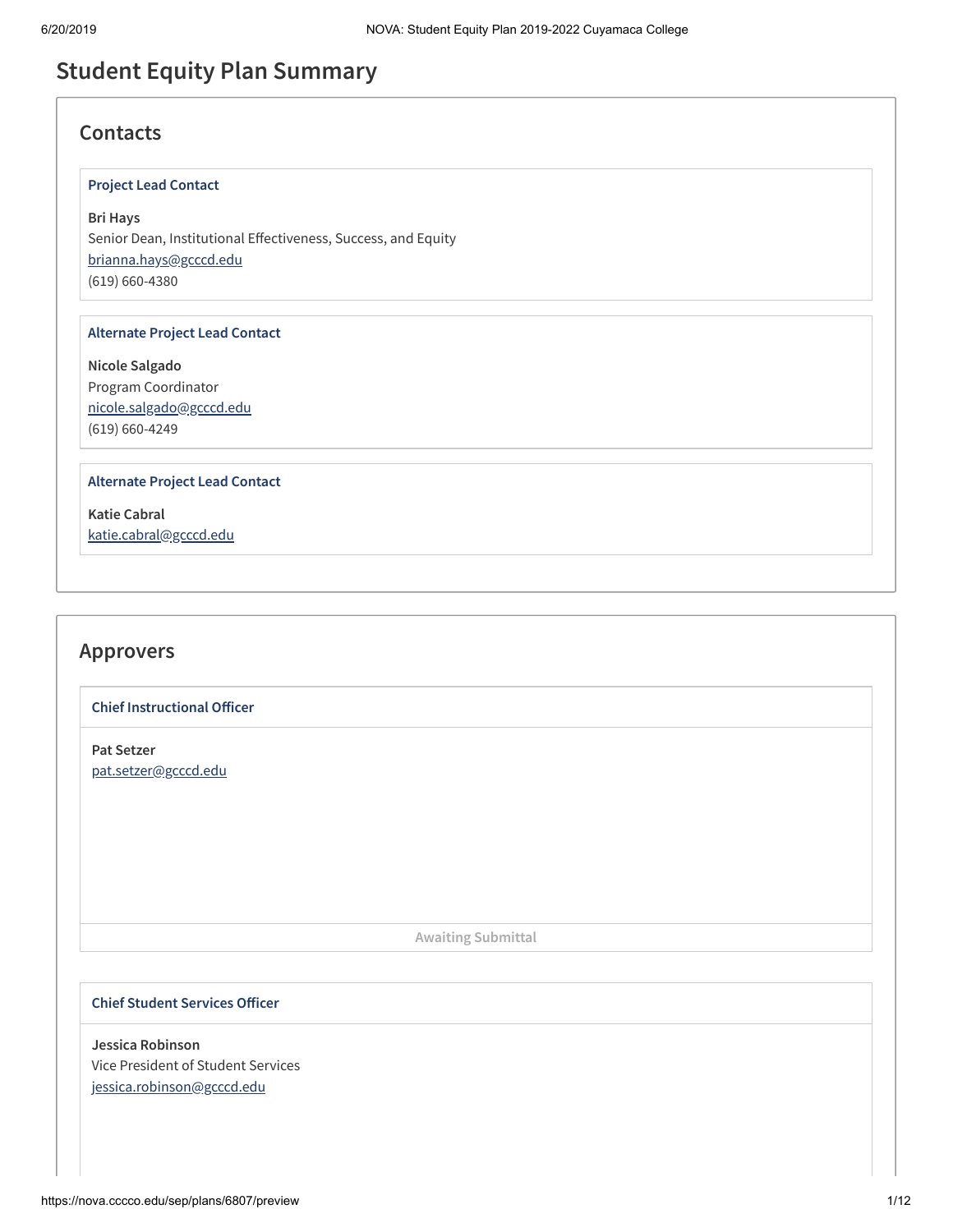i,

|                                              | <b>Awaiting Submittal</b> |  |
|----------------------------------------------|---------------------------|--|
|                                              |                           |  |
| <b>Chancellor/President</b>                  |                           |  |
|                                              |                           |  |
| Julianna Barnes<br>julianna.barnes@gcccd.edu |                           |  |
|                                              |                           |  |
|                                              |                           |  |
|                                              |                           |  |
|                                              |                           |  |
|                                              |                           |  |
|                                              | <b>Awaiting Submittal</b> |  |
|                                              |                           |  |
| <b>Academic Senate President</b>             |                           |  |
| <b>Kim Dudzik</b>                            |                           |  |
| Academic Senate President                    |                           |  |
| kim.dudzik@gcccd.edu                         |                           |  |
|                                              |                           |  |
|                                              |                           |  |
|                                              |                           |  |
|                                              |                           |  |
|                                              | <b>Awaiting Submittal</b> |  |
|                                              |                           |  |
| <b>Chief Business Officer</b>                |                           |  |
| <b>Sue Rearic</b>                            |                           |  |
| Vice Chancellor Business Services            |                           |  |
| sue.rearic@gcccd.edu<br>$(619) 644 - 7575$   |                           |  |
|                                              |                           |  |
|                                              |                           |  |
|                                              |                           |  |
|                                              |                           |  |
|                                              | Awaiting Submittal        |  |

## **Details**

**Assurances**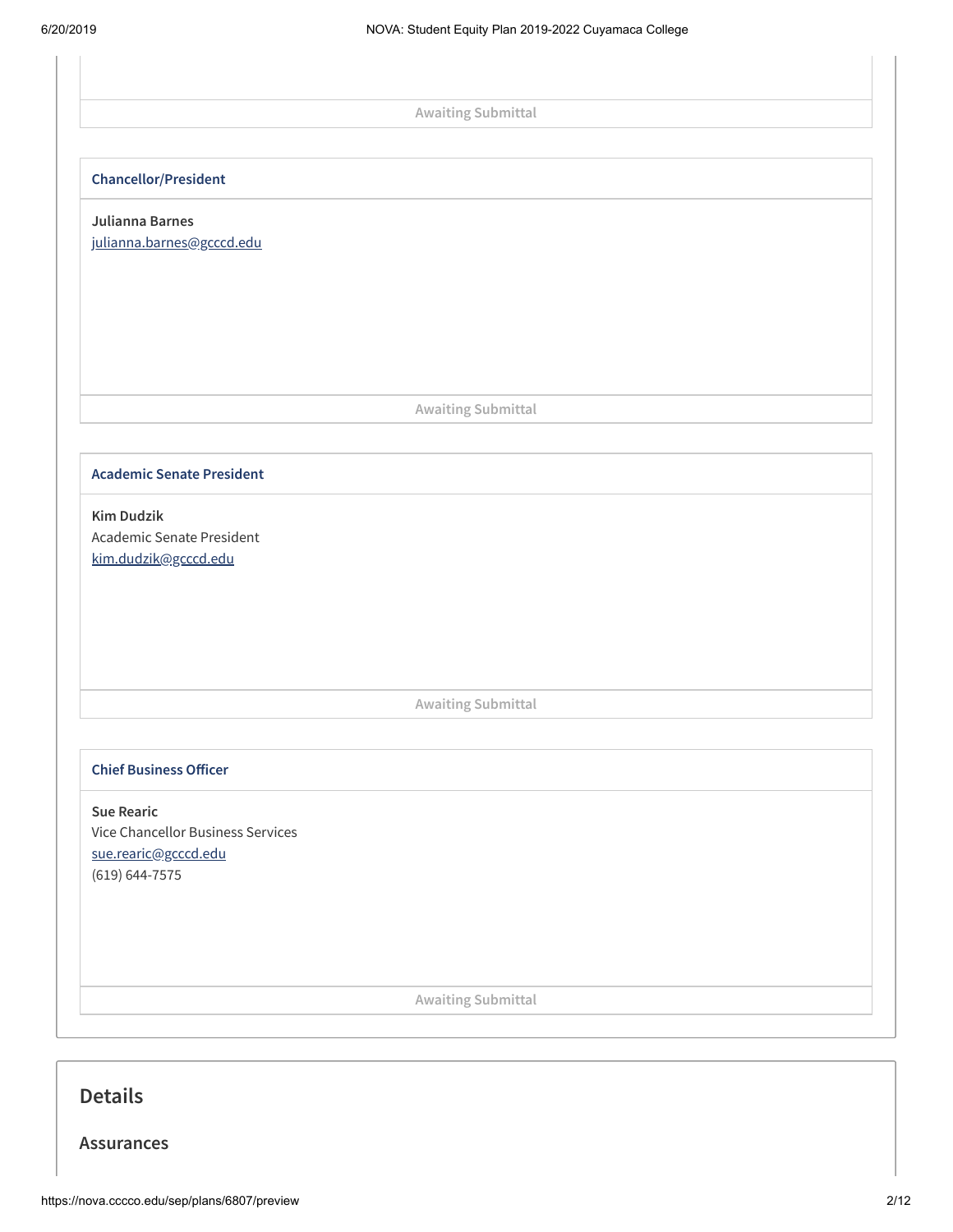\* I have read the legislation [Education](https://leginfo.legislature.ca.gov/faces/codes_displayText.xhtml?lawCode=EDC&division=7.&title=3.&part=48.&chapter=2.&article=1.5) Code 78220 and am familiar with the goals, terms and conditions of the Student Equity Plan, as well as the requirements of Student Equity & Achievement legislation ([Education](https://leginfo.legislature.ca.gov/faces/codes_displaySection.xhtml?lawCode=EDC§ionNum=78222.) Code 78222).

### **Progress & Success**

#### **Process & Schedule**

Cuyamaca College will analyze disaggregated data for each of the equity plan sub-populations annually. The Student Success and Equity Council, in collaboration with the Institutional Effectiveness, Success, and Equity Office, will facilitate the annual review of equity data, both in the statewide context and on local key performance indicators. The College already has in place an annual planning and evaluation process for its key performance indicators, which is led by the Institutional Effectiveness Council and Institutional Effectiveness, Success, and Equity Office. The annual planning and evaluation retreat takes place each spring (currently in April) to review institution-set standards and targets for the College's key performance indicators in aggregate form. The Student Success and Equity Council will carry forward the discussion regarding equity indicators and disaggregated performance targets following the annual planning and evaluation retreat. In addition, the Student Success and Equity Council will also facilitate the identification of annual research priorities, both qualitative and quantitative, in collaboration with the Institutional Effectiveness Council and Institutional Effectiveness, Success, and Equity Office.

### **Success Criteria**

The College recently launched a reorganization of categorical programs in student services, including the alignment of EOPS, DSPS, CalWORKs, and CAFYES. The College continues to bring these efforts together and has taken steps to integrate its Pathway Academy first-year experience program with outreach, onboarding/intake, and academic support. In addition, Pathway Academy also supports students enrolling in math and English/ESL their first year and connects with the English and math courses and faculty. The College's ultimate goal is to align efforts across programs to ensure that all students are receiving core services. The College is currently in the process of identifying a possible plan to implement student success teams at scale in order to ensure students experience integrated support from connection to completion and in their academic and career pathways. This reflects the College's efforts to implement high-touch interventions and increase collaboration between instructors and student services areas. Cohort-based models of this approach also exist in programs such as an Umoja program, which brings together instructional and student services faculty to develop learning communities targeting African American students.

### **Executive Summary**

<https://www.cuyamaca.edu/college-info/planning/cccco-integrated-plan.aspx>

## **Metrics**

### **Overall Student Population**

| <b>Metric</b>                                                                           | <b>Baseline</b> | Goal | Equity<br>Change |
|-----------------------------------------------------------------------------------------|-----------------|------|------------------|
| Attained the Vision Goal Completion Definition                                          | 661             | 707  | $+6.96\%$        |
| Transferred to a Four-Year Institution                                                  | 1124            | 1293 | $+15.04%$        |
| Completed Both Transfer-Level Math and English Within the District in<br>the First Year | 300             | 492  | $+64%$           |
| Retained from Fall to Spring at the Same College                                        | 5519            | 5878 | $+6.5\%$         |
| Enrolled in the Same Community College                                                  | 7550            | 8473 | $+12.23%$        |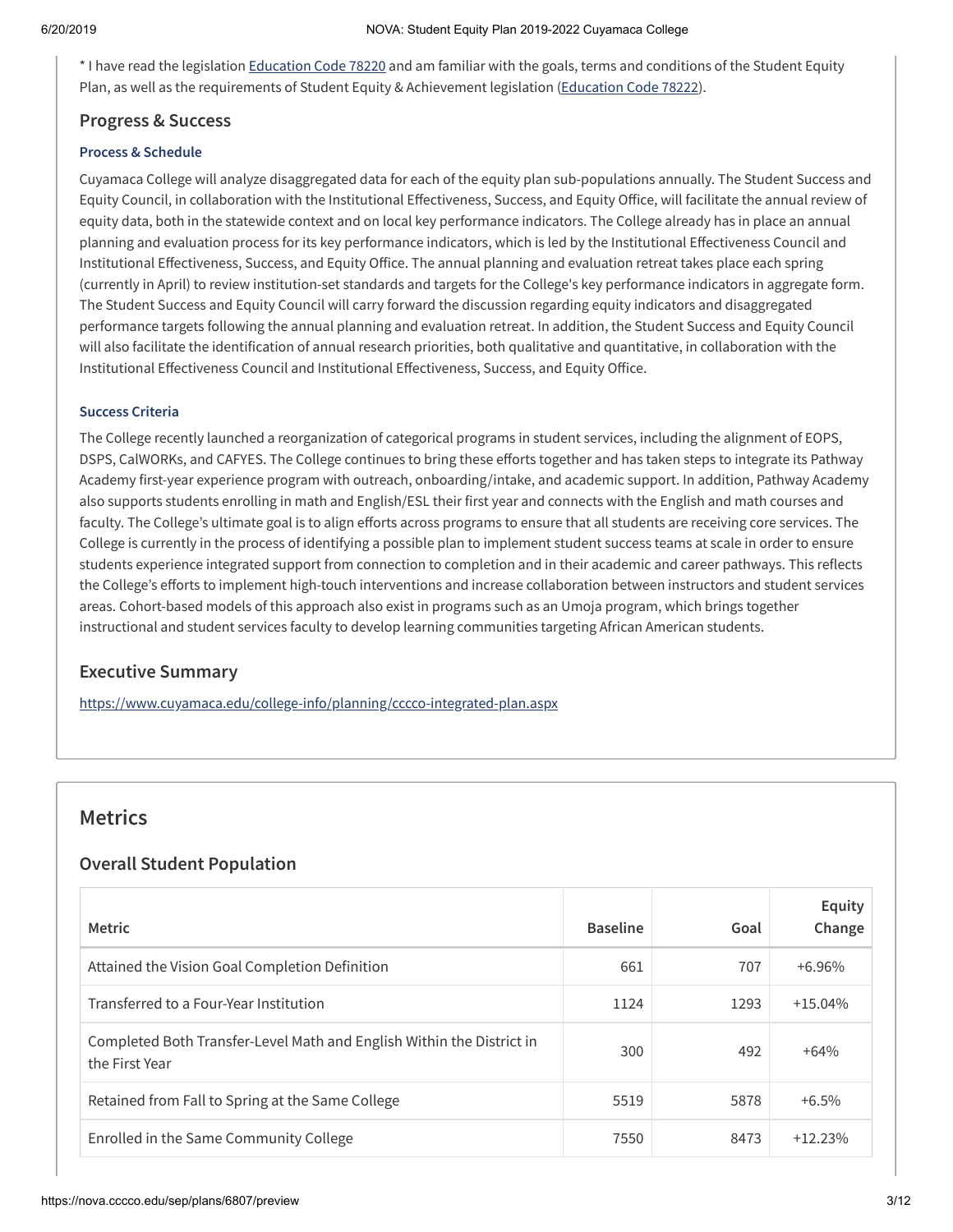**Disproportionately Impacted (DI) Student Groups**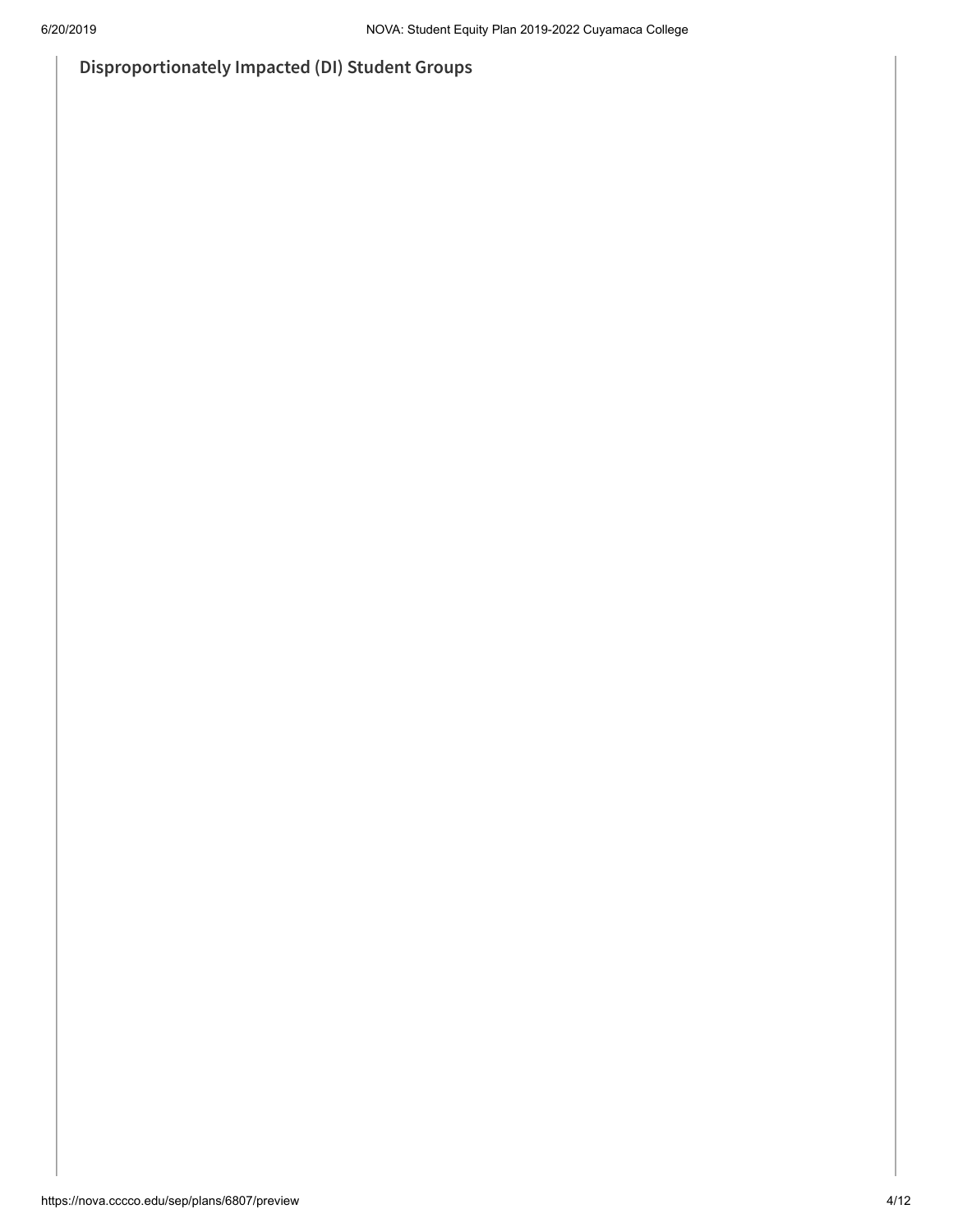| Demographic                                     | Gender | <b>Metric</b>                                     | <b>Baseline</b> | Goal           | Equity<br>Change                                                           |
|-------------------------------------------------|--------|---------------------------------------------------|-----------------|----------------|----------------------------------------------------------------------------|
| Native Hawaiian<br>or other Pacific<br>Islander | Male   | Transferred to a Four-Year Institution            | $\overline{0}$  | $\overline{2}$ | $+100\%$ $\rightarrow$ $\parallel$                                         |
| Foster Youth                                    | Female | Transferred to a Four-Year Institution            | 10              | 13             | $+30\%$ $\rightarrow$ $\parallel$                                          |
| Foster Youth                                    | Male   | Transferred to a Four-Year Institution            | 2               | 7              | $+250\%$ $\blacktriangleright$ $\blacktriangleright$ $\blacktriangleright$ |
| <b>LGBT</b>                                     | Female | Transferred to a Four-Year Institution            | 4               | 8              | $+100\%$ $\Vert$                                                           |
| <b>LGBT</b>                                     | Male   | Transferred to a Four-Year Institution            | 5               | 8              | $+60\%$ $\rightarrow$ $\parallel$                                          |
| More than one<br>race                           | Male   | Transferred to a Four-Year Institution            | 23              | 32             | $+39.13\%$                                                                 |
| American Indian<br>or Alaska Native             | Male   | Transferred to a Four-Year Institution            | 1               | 2              | $+100\%$ $\blacktriangleright$ $\blacktriangleright$                       |
| Disabled                                        | Male   | Transferred to a Four-Year Institution            | 39              | 50             | $+28.21\%$                                                                 |
| Disabled                                        | Female | Transferred to a Four-Year Institution            | 36              | 53             | $+47.22\%$                                                                 |
| Veteran                                         | Female | Attained the Vision Goal Completion<br>Definition | 3               | 6              | $+100\%$ $\rightarrow$ $\parallel$                                         |
| <b>LGBT</b>                                     | Male   | Attained the Vision Goal Completion<br>Definition | 3               | $\overline{1}$ | +133.33% $   \cdot   $                                                     |
| <b>LGBT</b>                                     | Female | Attained the Vision Goal Completion<br>Definition | 1               | 8              | $+700\%$ $\rightarrow$ $\parallel$                                         |
| Foster Youth                                    | Male   | Attained the Vision Goal Completion<br>Definition | 3               | 4              | $+33.33\%$                                                                 |
| Hispanic or Latino                              | Male   | Attained the Vision Goal Completion<br>Definition | 64              | 95             | $+48.44\%$                                                                 |
| Filipino                                        | Female | Attained the Vision Goal Completion<br>Definition | 7               | 7              | $0\%$ $\left\  \cdot \right\ $                                             |
| <b>Black or African</b><br>American             | Male   | Attained the Vision Goal Completion<br>Definition | 12              | 21             | $+75\%$ $\rightarrow$ $\parallel$                                          |
| <b>Black or African</b><br>American             | Female | Attained the Vision Goal Completion<br>Definition | 13              | 20             | $+53.85\%$                                                                 |
| Asian                                           | Male   | Attained the Vision Goal Completion<br>Definition | 7               | 12             | $+71.43\%$                                                                 |
| American Indian<br>or Alaska Native             | Male   | Attained the Vision Goal Completion<br>Definition | 1               | 1              | $0\%$ $\left\  \cdot \right\ $                                             |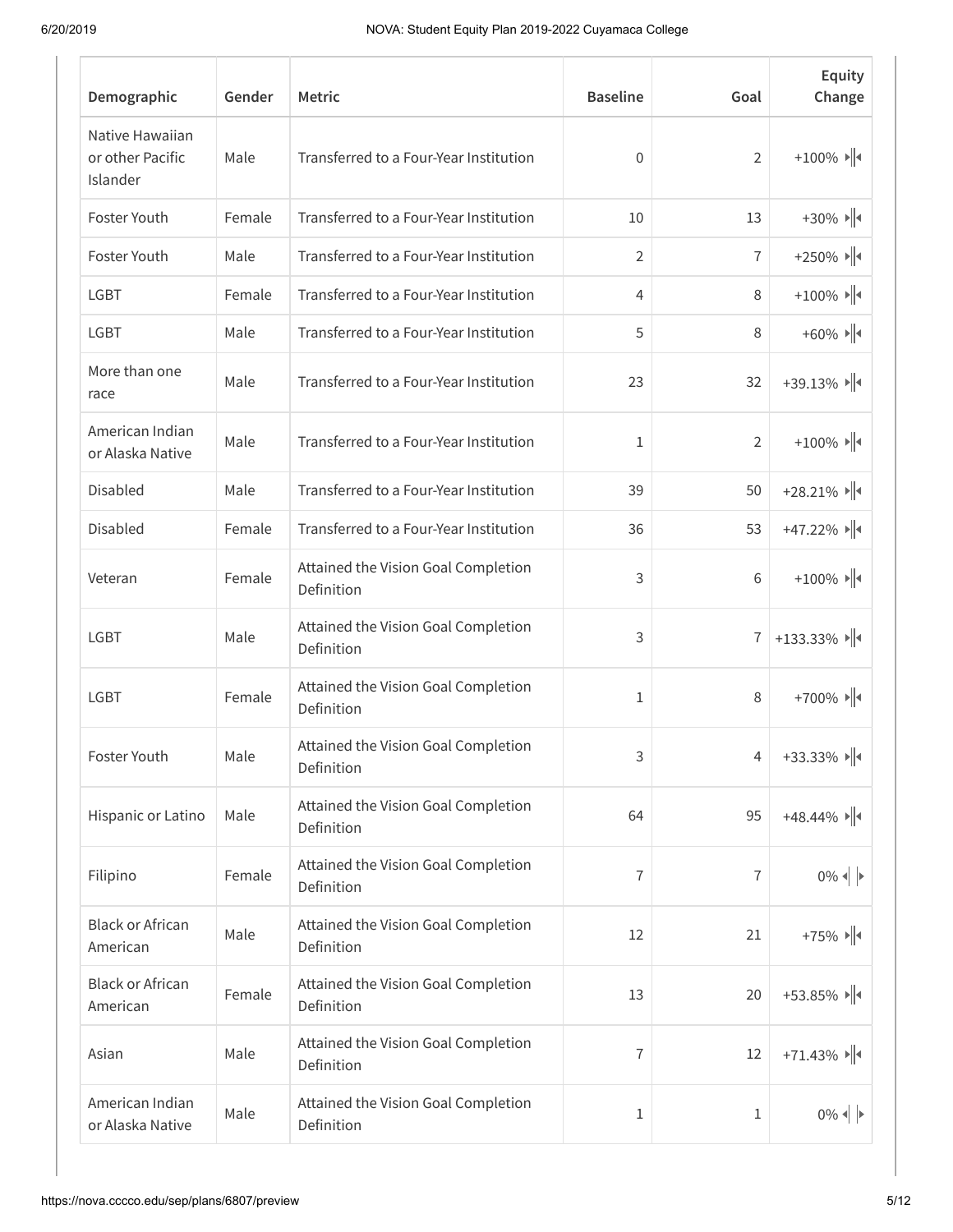| Demographic                         | Gender | <b>Metric</b>                                                                                     | <b>Baseline</b> | Goal           | Equity<br>Change                    |
|-------------------------------------|--------|---------------------------------------------------------------------------------------------------|-----------------|----------------|-------------------------------------|
| American Indian<br>or Alaska Native | Female | Attained the Vision Goal Completion<br>Definition                                                 | $\mathbf{1}$    | $\overline{2}$ | $+100\%$ $\rightarrow$ $\parallel$  |
| White                               | Male   | Completed Both Transfer-Level Math<br>and English Within the District in the<br>First Year        | 59              | 59             | $0\%$ $\downarrow$ $\triangleright$ |
| <b>Black or African</b><br>American | Male   | Completed Both Transfer-Level Math<br>and English Within the District in the<br><b>First Year</b> | 4               | 8              | $+100\%$ $\rightarrow$ $\parallel$  |
| Foster Youth                        | Female | Retained from Fall to Spring at the<br>Same College                                               | 42              | 51             | $+21.43\%$                          |
| Hispanic or Latino                  | Female | Retained from Fall to Spring at the<br>Same College                                               | 886             | 984            | $+11.06\%$                          |
| <b>Black or African</b><br>American | Male   | Retained from Fall to Spring at the<br>Same College                                               | 118             | 140            | $+18.64\%$                          |
| <b>Black or African</b><br>American | Female | Retained from Fall to Spring at the<br>Same College                                               | 106             | 144            | $+35.85\%$                          |
| Veteran                             | Female | Enrolled in the Same Community<br>College                                                         | 48              | 59             | $+22.92\%$                          |
| <b>LGBT</b>                         | Female | Enrolled in the Same Community<br>College                                                         | 130             | 183            | $+40.77\%$                          |
| Foster Youth                        | Female | Enrolled in the Same Community<br>College                                                         | 82              | 99             | $+20.73\%$                          |
| White                               | Female | Enrolled in the Same Community<br>College                                                         | 1477            | 1477           | $0\%$ $\parallel$ $\triangleright$  |
| Some other race                     | Female | Enrolled in the Same Community<br>College                                                         | 24              | 34             | $+41.67\%$                          |
| <b>Black or African</b><br>American | Female | Enrolled in the Same Community<br>College                                                         | 354             | 389            | $+9.89\%$                           |
| Disabled                            | Female | Enrolled in the Same Community<br>College                                                         | 235             | 267            | $+13.62\%$                          |

No population groups selected.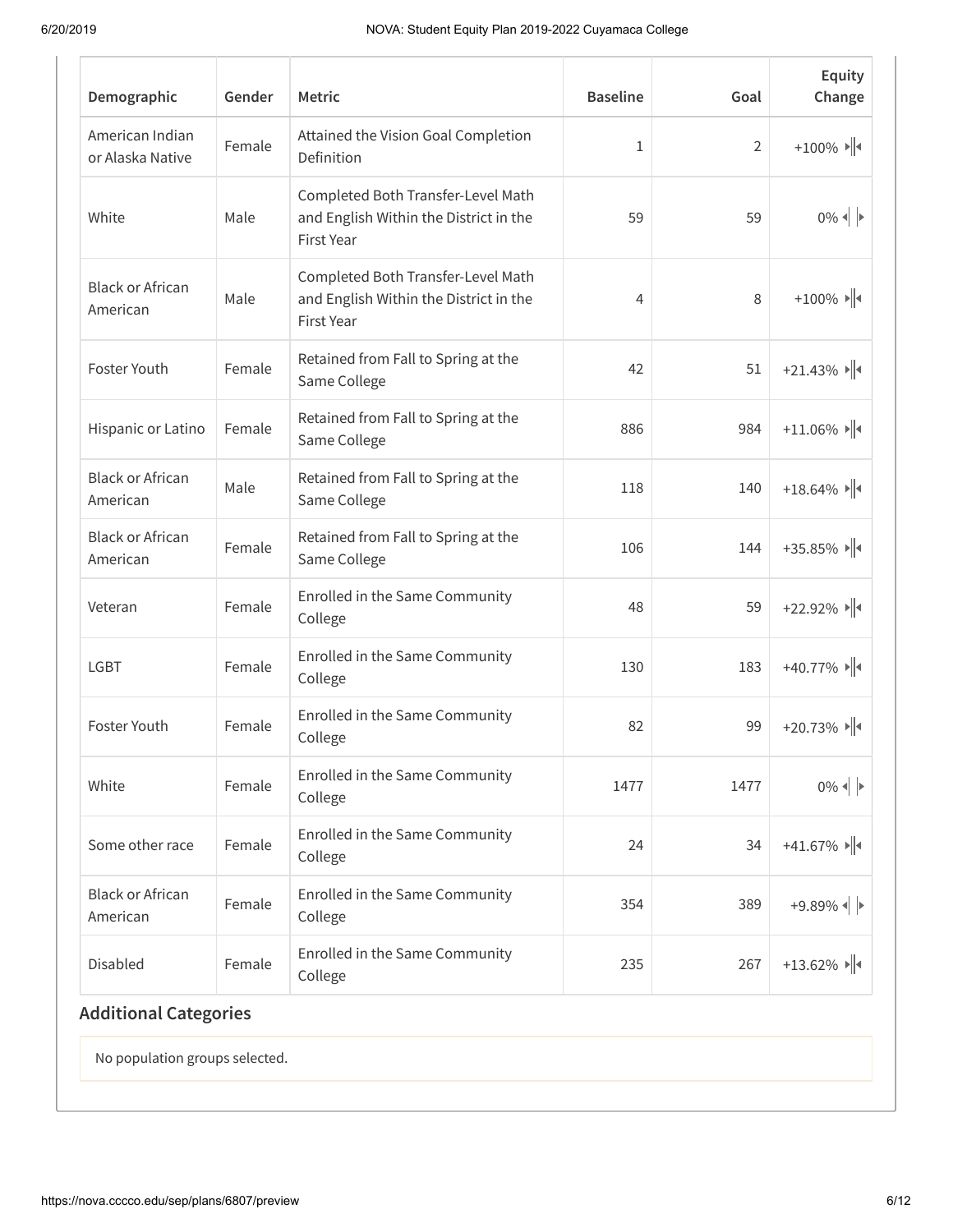## **Activities**

### **Continue to Advance Acceleration and Co-requisite Support in Math, English, and ESL**

#### **Brief Description of Activity**

Continue deploying new online self-report tool to collect high school course, grade, and GPA information through online WebAdvisor system for multiple measures placement in English and math Continue guided self-placement in ESL Continue to support and offer co-requisite support in math and English courses as well as the accelerated pathway for ESL students Continue faculty communities of practice, ongoing professional development, and continuous inquiry to assess the impact of these broadbased changes on student success

#### **Related Metrics**

- Overall : All : Completed Both Transfer-Level Math and English Within the District in the First Year
- Overall : All : Enrolled in the Same Community College
- Black or African American : Male : Completed Both Transfer-Level Math and English Within the District in the First Year
- Veteran : Female : Enrolled in the Same Community College
- LGBT : Female : Enrolled in the Same Community College
- Foster Youth : Female : Enrolled in the Same Community College
- Some other race : Female : Enrolled in the Same Community College
- Black or African American : Female : Enrolled in the Same Community College
- Disabled : Female : Enrolled in the Same Community College

### **Expand Outreach Efforts**

#### **Brief Description of Activity**

Expand partnerships with community organizations Increase community outreach activities Continue Unlimited Potential! (UP!) and NextUp outreach to students who identify as former foster youth

#### **Related Metrics**

- Overall : All : Enrolled in the Same Community College
- LGBT : Female : Enrolled in the Same Community College
- Foster Youth : Female : Enrolled in the Same Community College
- Some other race : Female : Enrolled in the Same Community College
- Black or African American : Female : Enrolled in the Same Community College
- Disabled : Female : Enrolled in the Same Community College

### **Enhance Student Intake Process**

#### **Brief Description of Activity**

Continue calling students who apply for admission Develop outreach resources/support to increase and improve engagement with high school students and local community; need to provide improved resources about our programs and services; improve outreach to specific communities of color Deploy a College Success Factors Index: an online survey to assess students' patterns of behavior and attitudes that impact success in college Develop an intake form to help identify at-risk students (based on our equity indicators)

- Overall : All : Enrolled in the Same Community College
- Veteran : Female : Enrolled in the Same Community College
- LGBT : Female : Enrolled in the Same Community College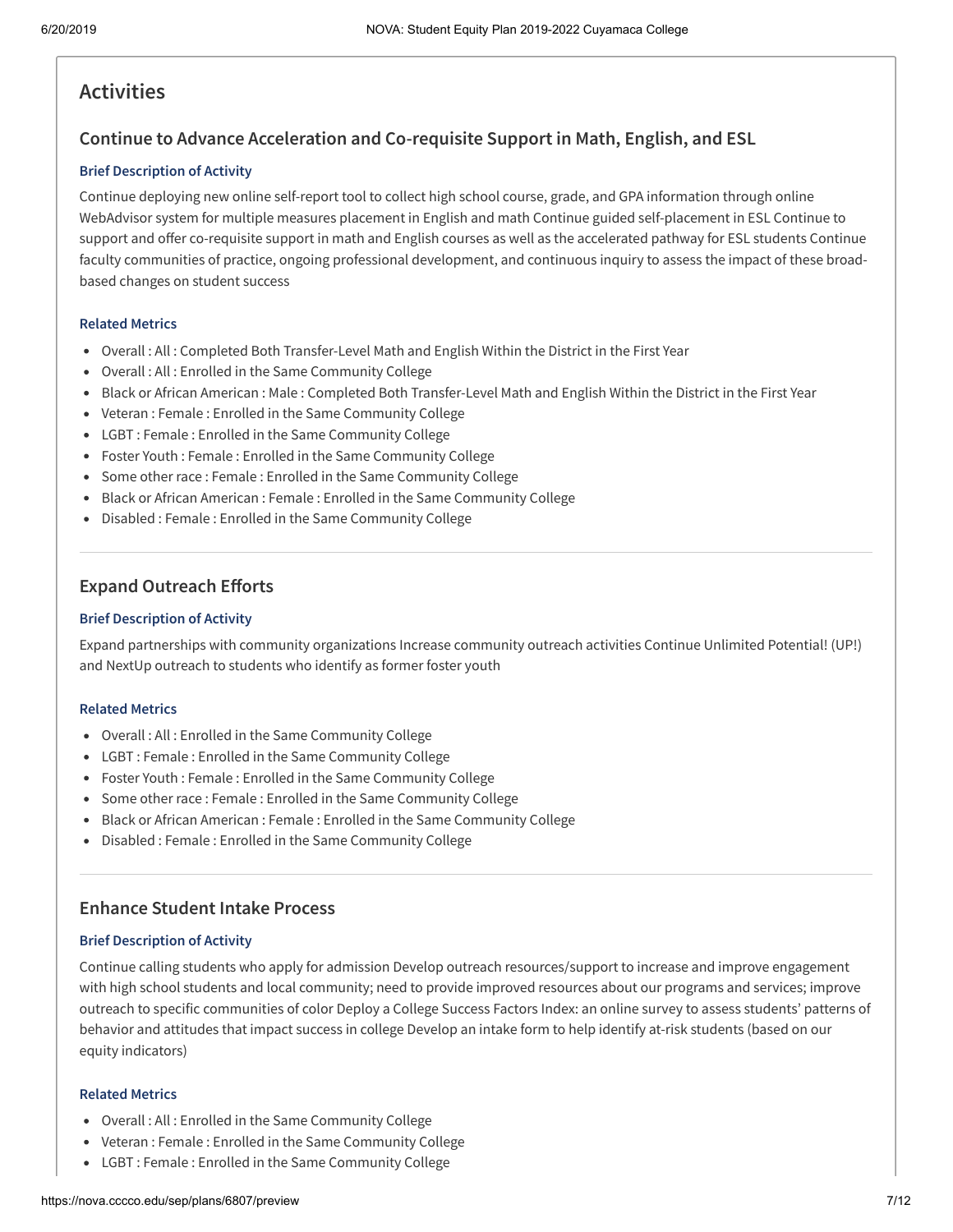- Foster Youth : Female : Enrolled in the Same Community College
- Some other race : Female : Enrolled in the Same Community College
- Black or African American : Female : Enrolled in the Same Community College
- Disabled : Female : Enrolled in the Same Community College

## **Develop a Comprehensive Orientation Process**

### **Brief Description of Activity**

Explore a comprehensive in-person orientation to the entire college, including instructional faculty/departments and student services Integrate career exploration Create differentiated orientations for Spanish and Arabic ESL populations, Academic and Career Pathways (meta majors)/majors, traditional (directly from high school) students, and non-traditional students

### **Related Metrics**

- Overall : All : Enrolled in the Same Community College
- Veteran : Female : Enrolled in the Same Community College
- LGBT : Female : Enrolled in the Same Community College
- Foster Youth : Female : Enrolled in the Same Community College
- Some other race : Female : Enrolled in the Same Community College
- Black or African American : Female : Enrolled in the Same Community College
- Disabled : Female : Enrolled in the Same Community College

## **Continue and Expand Equity-minded Professional Development**

### **Brief Description of Activity**

Support the communities of practice involving new and continuing faculty cohorts in the Equity-minded Teaching and Learning Institute Provide practitioner-level data to inform practice Host a series of workshops helping faculty develop culturally-relevant content and learning experiences for students

### **Related Metrics**

- Overall : All : Retained from Fall to Spring at the Same College
- Foster Youth : Female : Retained from Fall to Spring at the Same College
- Hispanic or Latino : Female : Retained from Fall to Spring at the Same College
- Black or African American : Male : Retained from Fall to Spring at the Same College
- Black or African American : Female : Retained from Fall to Spring at the Same College

## **Expand Professional Development to Create an Inclusive Learning Environment for LGBTQ+ Students**

### **Brief Description of Activity**

Offer additional Safe Zones ally training and workshops for students, faculty, and staff Analyze local data on LGBTQ+ student achievement and campus climate Collect qualitative data on the LGBTQ+ student experience

- LGBT : Female : Transferred to a Four-Year Institution
- LGBT : Male : Transferred to a Four-Year Institution
- LGBT : Male : Attained the Vision Goal Completion Definition
- LGBT : Female : Attained the Vision Goal Completion Definition
- LGBT : Female : Enrolled in the Same Community College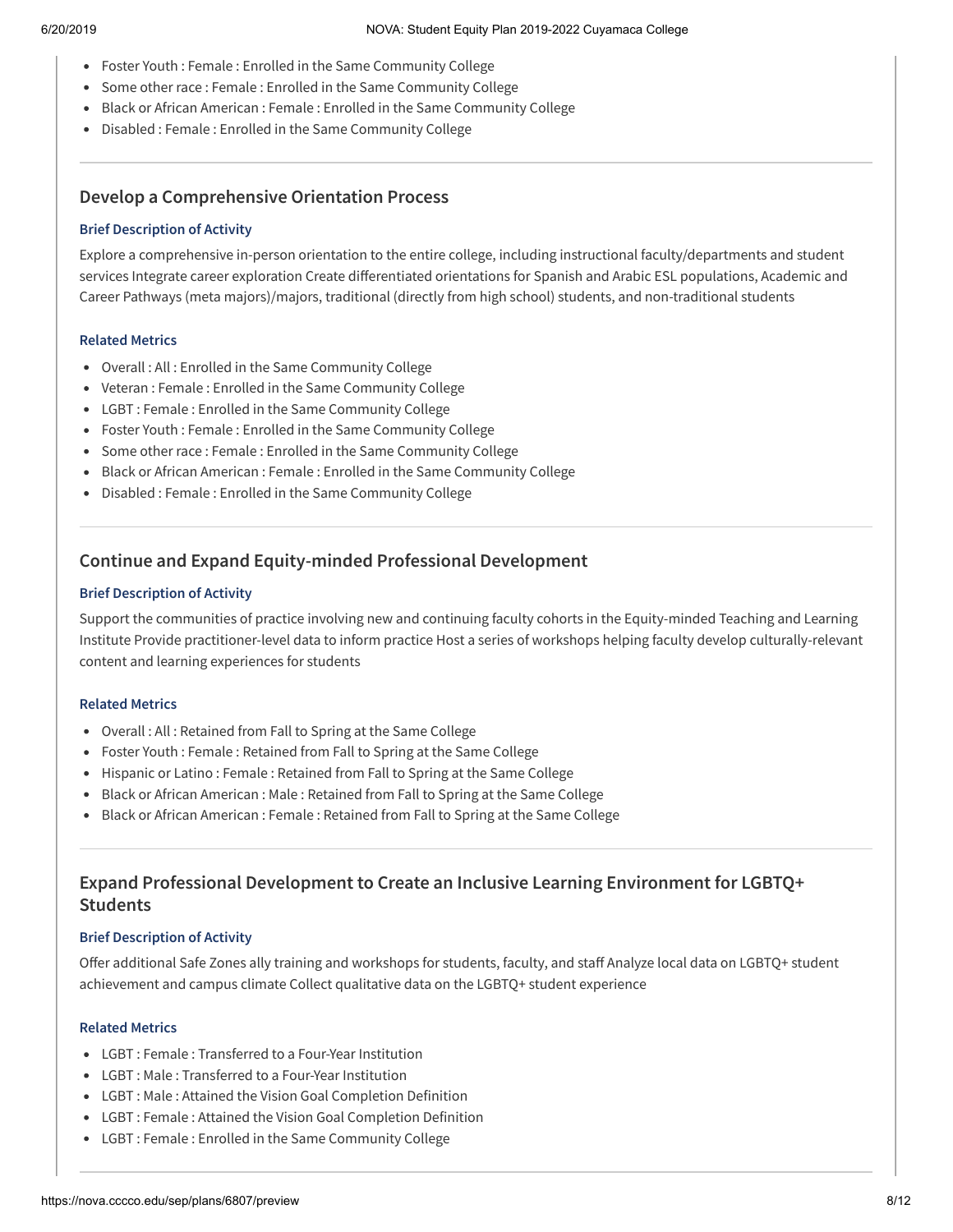### **Connect Students with Learning Assistance**

#### **Brief Description of Activity**

Develop learning assistance plans for Pathway Academy (first-year experience) students Continue tailoring tutoring to specific disciplines Continue embedded tutoring

#### **Related Metrics**

- Overall : All : Attained the Vision Goal Completion Definition
- Overall : All : Completed Both Transfer-Level Math and English Within the District in the First Year
- Overall : All : Retained from Fall to Spring at the Same College
- Veteran : Female : Attained the Vision Goal Completion Definition
- LGBT : Male : Attained the Vision Goal Completion Definition
- LGBT : Female : Attained the Vision Goal Completion Definition
- Foster Youth : Male : Attained the Vision Goal Completion Definition
- Hispanic or Latino : Male : Attained the Vision Goal Completion Definition
- Filipino : Female : Attained the Vision Goal Completion Definition
- **Black or African American : Male : Attained the Vision Goal Completion Definition**
- **Black or African American : Female : Attained the Vision Goal Completion Definition**
- Asian : Male : Attained the Vision Goal Completion Definition
- American Indian or Alaska Native : Male : Attained the Vision Goal Completion Definition
- American Indian or Alaska Native : Female : Attained the Vision Goal Completion Definition
- Black or African American : Male : Completed Both Transfer-Level Math and English Within the District in the First Year
- Foster Youth : Female : Retained from Fall to Spring at the Same College
- Hispanic or Latino : Female : Retained from Fall to Spring at the Same College
- Black or African American : Male : Retained from Fall to Spring at the Same College
- Black or African American : Female : Retained from Fall to Spring at the Same College

### **Develop Student Success Teams**

#### **Brief Description of Activity**

With broad campus input, develop cross-functional student success teams to help students progress and stay on track to completion. Student Success Teams will include instructional and non-instructional areas, and will be grounded in the College's new Academic and Career Pathways (meta majors) Provide professional development related to student success team models

- Overall : All : Attained the Vision Goal Completion Definition
- Overall : All : Transferred to a Four-Year Institution
- Overall : All : Retained from Fall to Spring at the Same College
- Native Hawaiian or other Pacific Islander : Male : Transferred to a Four-Year Institution
- Foster Youth : Female : Transferred to a Four-Year Institution
- Veteran : Female : Attained the Vision Goal Completion Definition
- LGBT : Male : Attained the Vision Goal Completion Definition
- LGBT : Female : Attained the Vision Goal Completion Definition
- Foster Youth : Male : Attained the Vision Goal Completion Definition
- Hispanic or Latino : Male : Attained the Vision Goal Completion Definition
- Filipino : Female : Attained the Vision Goal Completion Definition
- Black or African American : Male : Attained the Vision Goal Completion Definition
- Black or African American : Female : Attained the Vision Goal Completion Definition
- Asian : Male : Attained the Vision Goal Completion Definition
- American Indian or Alaska Native : Male : Attained the Vision Goal Completion Definition
- American Indian or Alaska Native : Female : Attained the Vision Goal Completion Definition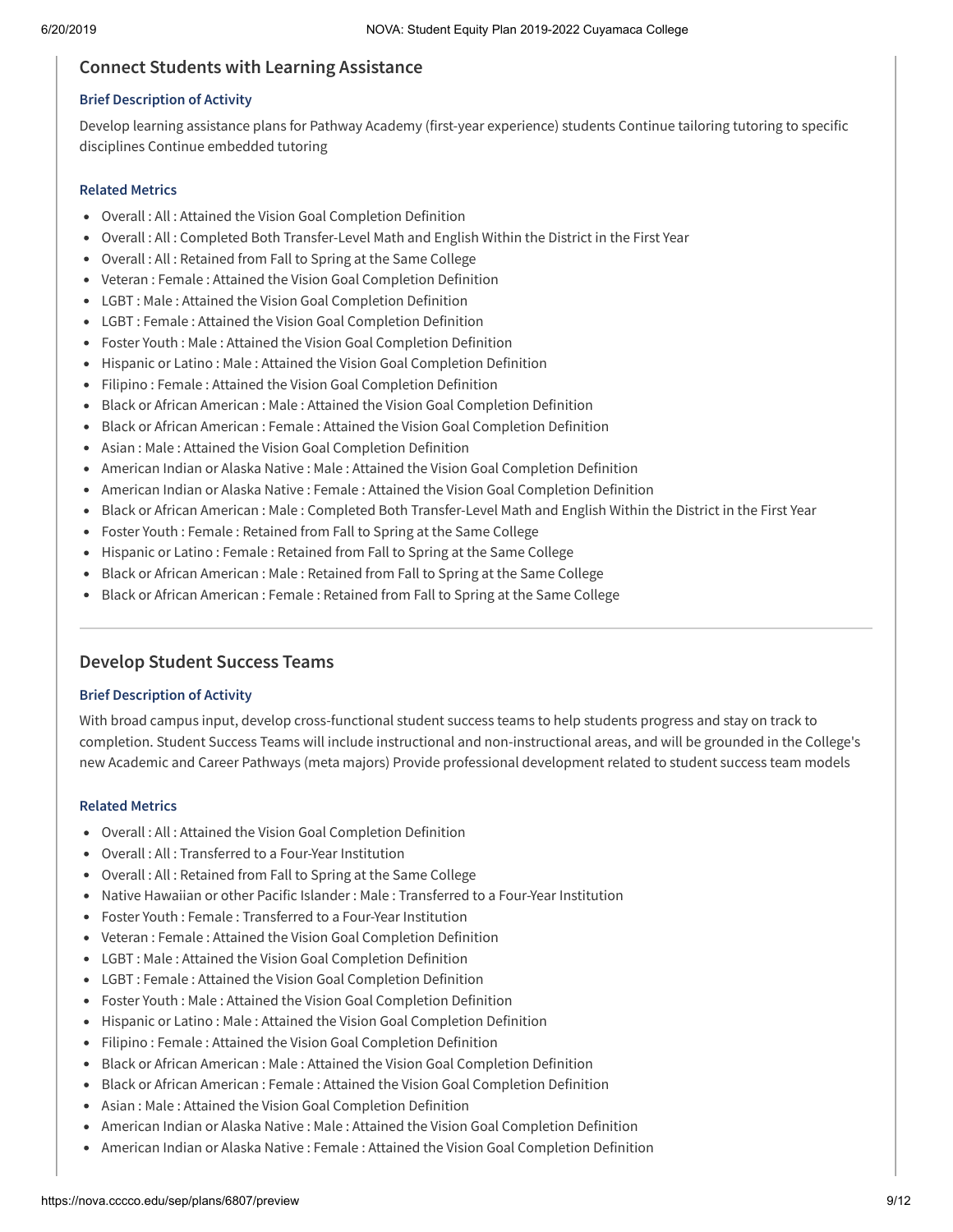- Foster Youth : Female : Retained from Fall to Spring at the Same College
- Hispanic or Latino : Female : Retained from Fall to Spring at the Same College
- Black or African American : Male : Retained from Fall to Spring at the Same College
- Black or African American : Female : Retained from Fall to Spring at the Same College

## **Enhance Learning Communities**

### **Brief Description of Activity**

Develop student cohorts enrolled in the same math and English sections to build studying/tutoring/learning community and improve student connection, engagement, and retention Add history/statistics and history/English learning communities in 2019/20

### **Related Metrics**

- Overall : All : Attained the Vision Goal Completion Definition
- Overall : All : Completed Both Transfer-Level Math and English Within the District in the First Year
- Overall : All : Retained from Fall to Spring at the Same College
- Veteran : Female : Attained the Vision Goal Completion Definition
- LGBT : Male : Attained the Vision Goal Completion Definition
- LGBT : Female : Attained the Vision Goal Completion Definition
- Foster Youth : Male : Attained the Vision Goal Completion Definition
- Hispanic or Latino : Male : Attained the Vision Goal Completion Definition
- Filipino : Female : Attained the Vision Goal Completion Definition
- Black or African American : Male : Attained the Vision Goal Completion Definition
- **Black or African American : Female : Attained the Vision Goal Completion Definition**
- Asian : Male : Attained the Vision Goal Completion Definition
- American Indian or Alaska Native : Male : Attained the Vision Goal Completion Definition
- American Indian or Alaska Native : Female : Attained the Vision Goal Completion Definition
- Black or African American : Male : Completed Both Transfer-Level Math and English Within the District in the First Year
- Foster Youth : Female : Retained from Fall to Spring at the Same College
- Hispanic or Latino : Female : Retained from Fall to Spring at the Same College
- Black or African American : Male : Retained from Fall to Spring at the Same College
- Black or African American : Female : Retained from Fall to Spring at the Same College

## **Enhance Existing Program Maps**

### **Brief Description of Activity**

Add general educational requirements to academic program maps Add career exploration, planning, and work-based learning information to academic program maps

- Overall : All : Attained the Vision Goal Completion Definition
- Overall : All : Transferred to a Four-Year Institution
- Overall : All : Completed Both Transfer-Level Math and English Within the District in the First Year
- Native Hawaiian or other Pacific Islander : Male : Transferred to a Four-Year Institution
- Foster Youth : Female : Transferred to a Four-Year Institution
- Veteran : Female : Attained the Vision Goal Completion Definition
- LGBT : Male : Attained the Vision Goal Completion Definition
- LGBT : Female : Attained the Vision Goal Completion Definition
- Foster Youth : Male : Attained the Vision Goal Completion Definition
- Hispanic or Latino : Male : Attained the Vision Goal Completion Definition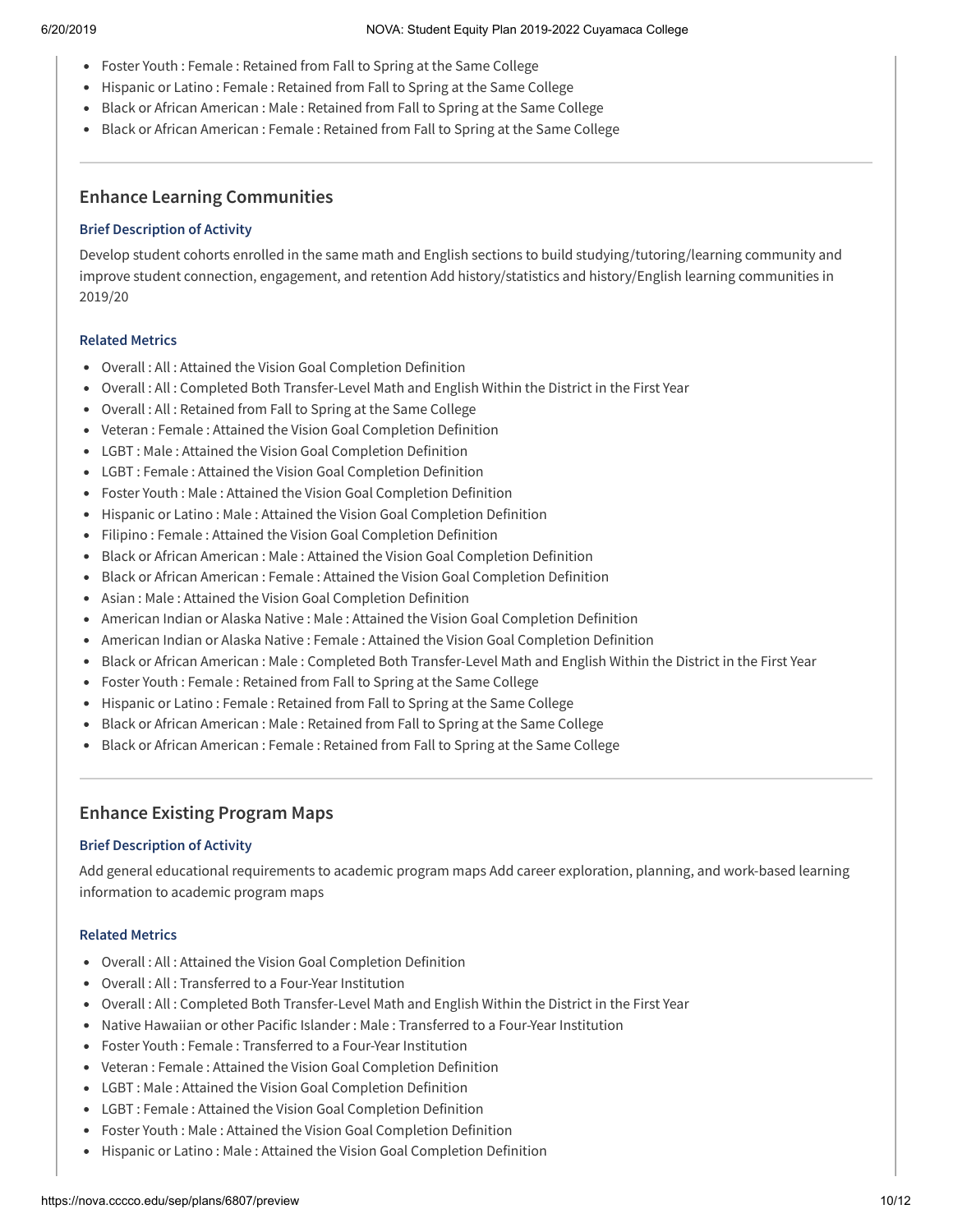- Filipino : Female : Attained the Vision Goal Completion Definition
- **Black or African American : Male : Attained the Vision Goal Completion Definition**
- **Black or African American : Female : Attained the Vision Goal Completion Definition**
- Asian : Male : Attained the Vision Goal Completion Definition
- American Indian or Alaska Native : Male : Attained the Vision Goal Completion Definition
- American Indian or Alaska Native : Female : Attained the Vision Goal Completion Definition
- White : Male : Completed Both Transfer-Level Math and English Within the District in the First Year

### **Improve Graduation Application and Inreach Process**

#### **Brief Description of Activity**

Examine and improve the graduation application process Continue inreach to students who have completed 45 or more units Explore feasibility of automatically awarding certificates (certificate audit)

#### **Related Metrics**

- Overall : All : Attained the Vision Goal Completion Definition
- Veteran : Female : Attained the Vision Goal Completion Definition
- LGBT : Male : Attained the Vision Goal Completion Definition
- LGBT : Female : Attained the Vision Goal Completion Definition
- Foster Youth : Male : Attained the Vision Goal Completion Definition
- Hispanic or Latino : Male : Attained the Vision Goal Completion Definition
- Filipino : Female : Attained the Vision Goal Completion Definition
- Black or African American : Male : Attained the Vision Goal Completion Definition
- **Black or African American : Female : Attained the Vision Goal Completion Definition**
- Asian : Male : Attained the Vision Goal Completion Definition
- American Indian or Alaska Native : Male : Attained the Vision Goal Completion Definition
- American Indian or Alaska Native : Female : Attained the Vision Goal Completion Definition

### **Launch Career Services Center**

#### **Brief Description of Activity**

Continue to inventory work-based learning opportunities Develop additional work-based learning opportunities Connect more students with internships, employers, and job shadowing experiences Expand career exploration services for students Bring more industry representatives and employers onto the campus to meet with students (workshops, presentations, career fairs)

- Overall : All : Attained the Vision Goal Completion Definition
- Veteran : Female : Attained the Vision Goal Completion Definition
- LGBT : Male : Attained the Vision Goal Completion Definition
- LGBT : Female : Attained the Vision Goal Completion Definition
- Foster Youth : Male : Attained the Vision Goal Completion Definition
- Hispanic or Latino : Male : Attained the Vision Goal Completion Definition
- Filipino : Female : Attained the Vision Goal Completion Definition
- Black or African American : Male : Attained the Vision Goal Completion Definition
- **Black or African American : Female : Attained the Vision Goal Completion Definition**
- Asian : Male : Attained the Vision Goal Completion Definition
- American Indian or Alaska Native : Male : Attained the Vision Goal Completion Definition
- American Indian or Alaska Native : Female : Attained the Vision Goal Completion Definition